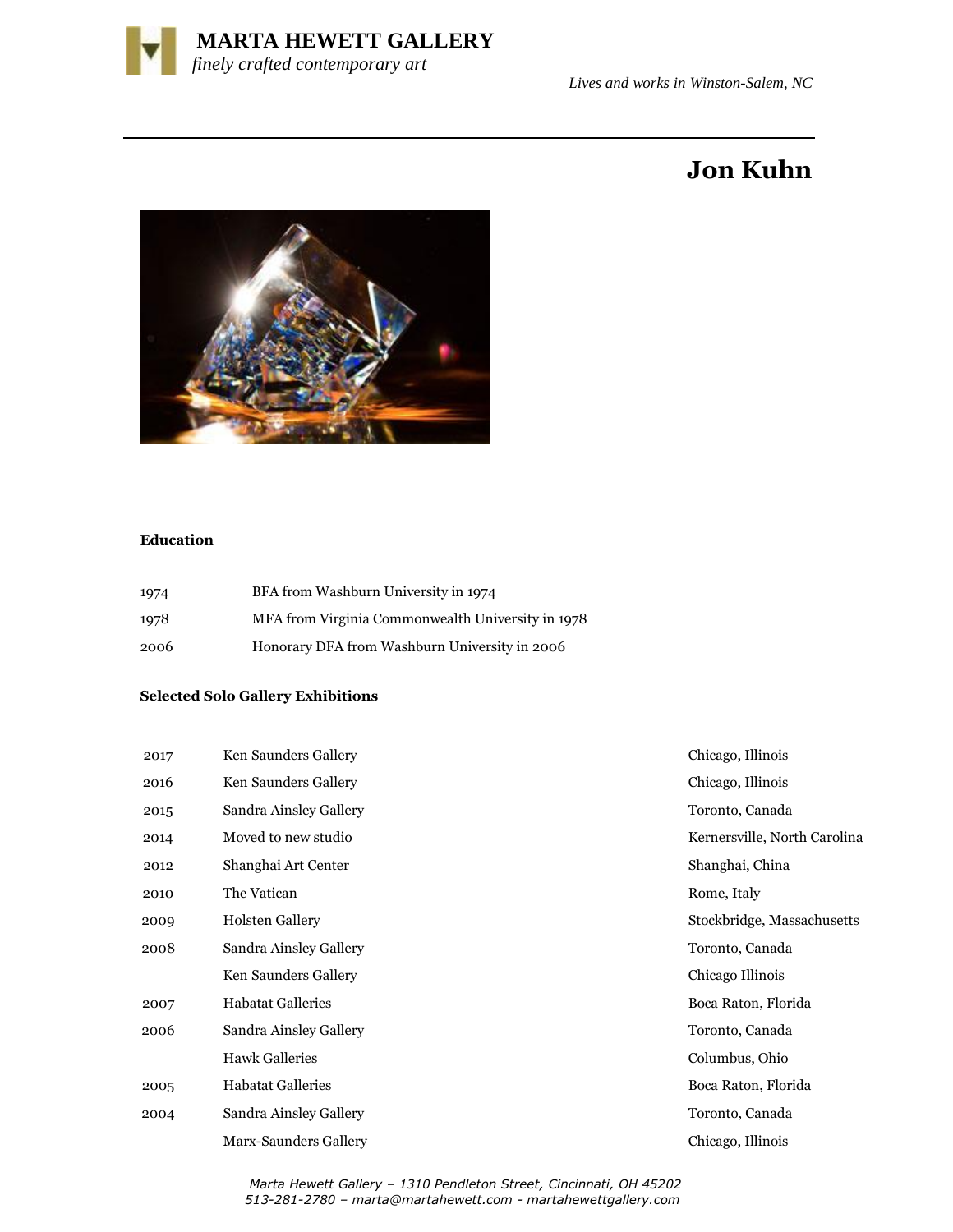|      | Oisterwijk Sculptuur       | The Netherlands       |
|------|----------------------------|-----------------------|
| 2003 | <b>Habatat Galleries</b>   | Boca Raton, Florida   |
|      | <b>Hawk Galleries</b>      | Columbus, Ohio        |
|      | Marx-Saunders Gallery      | Chicago Illinois      |
| 2001 | <b>Habatat Galleries</b>   | Boca Raton, Florida   |
|      | <b>Heller Gallery</b>      | New York, New York    |
|      | <b>Hodgell Gallery</b>     | Sarasota, Florida     |
|      | Marx-Saunders Gallery      | Chicago, Illinois     |
| 2000 | Marx-Saunders Gallery      | Chicago, Illinois     |
|      | Riley-Hawk Gallery         | Cleveland, Ohio       |
| 1999 | <b>Habatat Galleries</b>   | Boca Raton, Florida   |
|      | Marx-Saunders Gallery      | Chicago, Illinois     |
|      | Riley-Hawk Gallery         | Columbus, Ohio        |
|      | Riley-Hawk Gallery         | Seattle, Washington   |
| 1998 | <b>Habatat Galleries</b>   | Pontiac, Michigan     |
|      | <b>Heller Gallery</b>      | New York, New York    |
| 1997 | <b>Habatat Galleries</b>   | Aspen, Colorado       |
|      | Marx-Saunders Gallery      | Chicago, Illinois     |
|      | Riley-Hawk Gallery         | Cleveland, Ohio       |
|      | Riley-Hawk Gallery         | Columbus, Ohio        |
| 1996 | <b>Grohe Glass Gallery</b> | Boston, Massachusetts |
|      | <b>Habatat Galleries</b>   | Boca Raton, Florida   |
| 1995 | <b>Habatat Galleries</b>   | Boca Raton, Florida   |
|      | <b>Habatat Galleries</b>   | Pontiac, Michigan     |
|      | Marx-Saunders Gallery      | Chicago, Illinois     |
| 1994 | <b>Habatat Galleries</b>   | Aspen, Colorado       |
|      | Riley-Hawk Gallery         | Cleveland, Ohio       |
|      | Riley-Hawk Gallery         | Columbus, Ohio        |
| 1993 | <b>Habatat Galleries</b>   | Pontiac, Michigan     |
|      | <b>Heller Gallery</b>      | New York, New York    |
| 1992 | <b>Habatat Galleries</b>   | Boca Raton, Florida   |
|      | <b>Habatat Galleries</b>   | Pontiac, Michigan     |
|      | Sandra Ainsley Gallery     | Toronto, Canada       |
| 1991 | <b>Habatat Galleries</b>   | Boca Raton, Florida   |
|      | <b>Heller Gallery</b>      | New York, New York    |
|      | Riley-Hawk Gallery         | Cleveland, Ohio       |
|      | Riley-Hawk Gallery         | Columbus, Ohio        |
| 1990 | <b>Habatat Galleries</b>   | Pontiac, Michigan     |
|      | Sandra Ainsley Gallery     | Toronto, Canada       |
| 1989 | <b>Grohe Glass Gallery</b> | Boston, Massachusetts |
|      | <b>Habatat Galleries</b>   | Boca Raton, Florida   |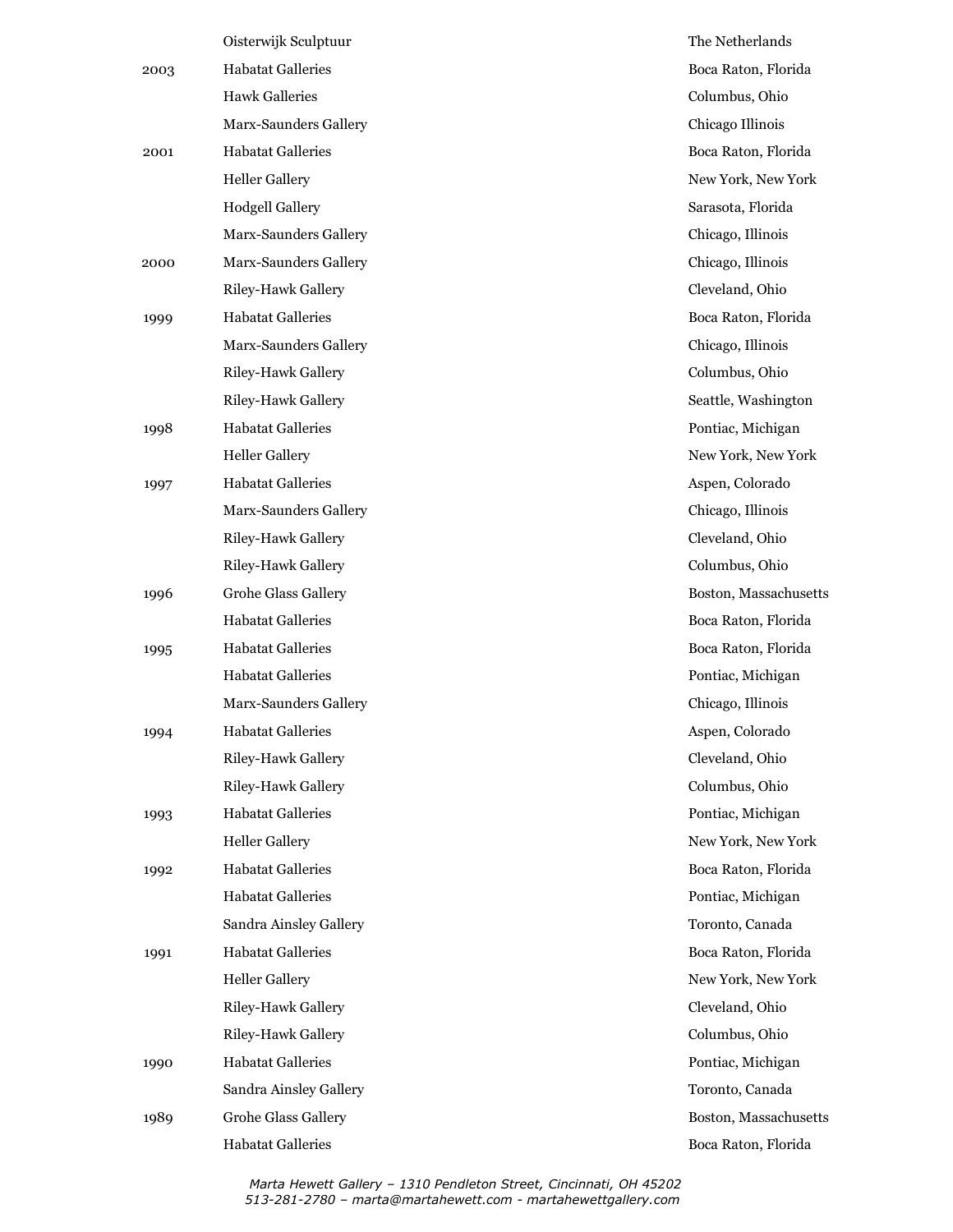|      | Riley-Hawk Gallery       | Columbus, Ohio        |
|------|--------------------------|-----------------------|
| 1988 | <b>Habatat Galleries</b> | Pontiac, Michigan     |
|      | Riley-Hawk Gallery       | Cleveland, Ohio       |
| 1987 | <b>Heller Gallery</b>    | New York, New York    |
|      | Riley-Hawk Gallery       | Cleveland, Ohio       |
| 1985 | <b>Heller Gallery</b>    | New York, New York    |
| 1984 | <b>Habatat Galleries</b> | Boca Raton, Florida   |
|      | <b>Habatat Galleries</b> | Pontiac, Michigan     |
| 1983 | <b>Heller Gallery</b>    | New York, New York    |
| 1982 | Grohe Glass Gallery      | Boston, Massachusetts |
|      | <b>Habatat Galleries</b> | Pontiac, Michigan     |
| 1981 | <b>Heller Gallery</b>    | New York, New York    |
| 1980 | <b>Heller Gallery</b>    | New York, New York    |
|      |                          |                       |

#### **Selected Solo Museum Exhibitions**

| 2004 | Janice Charach Epstein Museum |
|------|-------------------------------|
| 2003 | Mint Museum of Craft & Design |
| 2000 | Janice Charach Epstein Museun |
| 1998 | Mulvane Art Museum            |
|      | Museo del Vidrio              |
| 1996 | Asheville Art Museum          |
| 1993 | Denoss Museum                 |

#### **Selected Museum Collections**

 *Marta Hewett Gallery – 1310 Pendleton Street, Cincinnati, OH 45202* Asheville Art Museum, Asheville, North Carolina Carnegie Museum of Art, Pittsburgh, Pennsylvania Chrysler Museum of Art, Norfolk, Virginia Corning Museum of Glass, Corning, New York Denoss Museum, Traverse City, Michigan de Young Museum, San Francisco, California Ernsting Stiftung Glass Museum, Coesfeld, Germany Glasmuseet Ebeltoft, Ebeltoft, Denmark High Museum of Art, Atlanta, Georgia Hsinchu Museum of Cultural Arts, Hsinchu, Taiwan Hunter Museum of American Art, Chattanooga, Tennessee Huntington Museum of Art, Huntington, West Virginia Lowe Art Museum, Coral Gables, Florida Milwaukee Art Museum, Milwaukee, Wisconsin Mulvane Art Museum, Topeka, Kansas Musée des Arts Décoratifs Lausanne, Switzerland Museo del Vidrio Monterrey, Mexico

 *513-281-2780 – marta@martahewett.com - martahewettgallery.com*

e Charach Epstein Museum and The Charach Epstein Museum West Bloomfield, Michigan Charlotte, North Carolina n 2000 - West Bloomfield, Michigan Topeka, Kansas Monterrey, Mexico Asheville, North Carolina Traverse City, Michigan